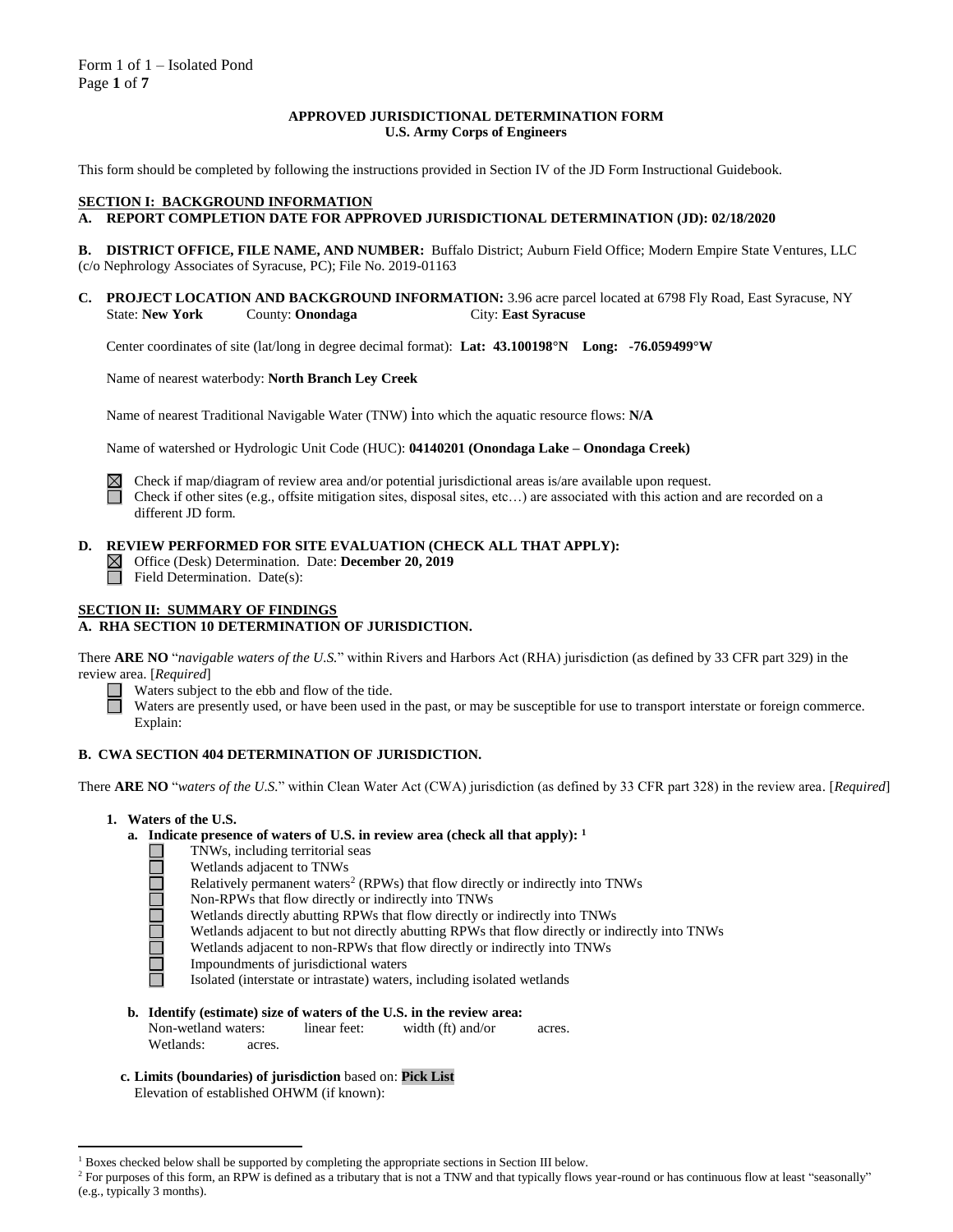# **2. Non-regulated waters/wetlands (check if applicable): 3**

 $\boxtimes$  Potentially jurisdictional waters and/or wetlands were assessed within the review area and determined to be not jurisdictional.

The 0.52-acre pond/abandoned gravel pit (Pond) is outside Department of the Army jurisdiction as it does not meet the criteria for a jurisdictional water of the United States according to 33 CFR Part 328.3(a)(1-7) as follows:

- 1. does not/has not supported interstate or foreign commerce;
- 2. is not an interstate water/wetland;
- 3. the degradation or destruction of which would not affect interstate or foreign commerce and does not include such waters: (i) which are or could be used by interstate or foreign travelers for recreational or other purposes; or
	- (ii) from which fish or shellfish are or could be taken and sold in interstate or foreign commerce; or
	- (iii) which are used or could be used for industrial purpose by industries in interstate commerce
- 4. is not an impoundment of water otherwise defined as WOUS under the definition;
- 5. is not a tributary of waters identified in paragraphs (a)(1)-(4) of this section;
- 
- 6. is not a territorial sea;
- 7. is not wetland adjacent to waters (other than waters that are themselves wetlands) identified in paragraphs (a)(1)-(6) of this section;

**Description**: Water is conveyed to the Pond via culvert from a stormwater catch basin located adjacent to a housing development on the west side of Fly Road. Flow is culverted under Fly Road and discharges via a flow path that is culverted to the pond. A flow pathway to downstream waters from the discharge culvert located at the southeast edge of the Pond was not identified by GZI, nor was a flow path evident on any of the ESRI aerials or on the hard copy of the Onondaga Soil Maps, which typically show historic flow paths. The area was labeled as a gravel pit on the soil map (Sheet 3 of 5).

The outlet structure from the Pond, as measured on the google earth map, is approximately 1,760 feet from the point where the New York State Freshwater Wetland to the south abuts a ditched tributary along the New York State Thruway. The ditched tributary runs along the Thruway and discharges to the North Branch Ley Creek, and then to Ley Creek, to Onondaga Lake. On-site observations note the lack of a defined flow path or channel, suggesting little or no historic discharge from the outlet structure. Further, the Pond is approximately 1,250 feet from the drainage ditch along interstate 481 to the east. (Sheet 4 of 5).

Soils for the entire parcel have a "0" hydric soil rating.

Further, due to topography and distance to the nearest tributary, the presence of a shallow subsurface flow connection is not apparent.

#### **SECTION III: CWA ANALYSIS**

# **A. TNWs AND WETLANDS ADJACENT TO TNWs**

**The agencies will assert jurisdiction over TNWs and wetlands adjacent to TNWs. If the aquatic resource is a TNW, complete Section III.A.1 and Section III.D.1. only; if the aquatic resource is a wetland adjacent to a TNW, complete Sections III.A.1 and 2 and Section III.D.1.; otherwise, see Section III.B below**.

**1. TNW**  Identify TNW: Summarize rationale supporting determination:

# **2. Wetland adjacent to TNW**

Summarize rationale supporting conclusion that wetland is "adjacent":

#### **B. CHARACTERISTICS OF TRIBUTARY (THAT IS NOT A TNW) AND ITS ADJACENT WETLANDS (IF ANY):**

**This section summarizes information regarding characteristics of the tributary and its adjacent wetlands, if any, and it helps determine whether or not the standards for jurisdiction established under Rapanos have been met.** 

**The agencies will assert jurisdiction over non-navigable tributaries of TNWs where the tributaries are "relatively permanent waters" (RPWs), i.e. tributaries that typically flow year-round or have continuous flow at least seasonally (e.g., typically 3 months). A wetland that directly abuts an RPW is also jurisdictional. If the aquatic resource is not a TNW, but has year-round (perennial) flow, skip to Section III.D.2. If the aquatic resource is a wetland directly abutting a tributary with perennial flow, skip to Section III.D.4.**

**A wetland that is adjacent to but that does not directly abut an RPW requires a significant nexus evaluation. Corps districts and EPA regions will include in the record any available information that documents the existence of a significant nexus between a** 

<sup>&</sup>lt;sup>3</sup> Supporting documentation is presented in Section III.F.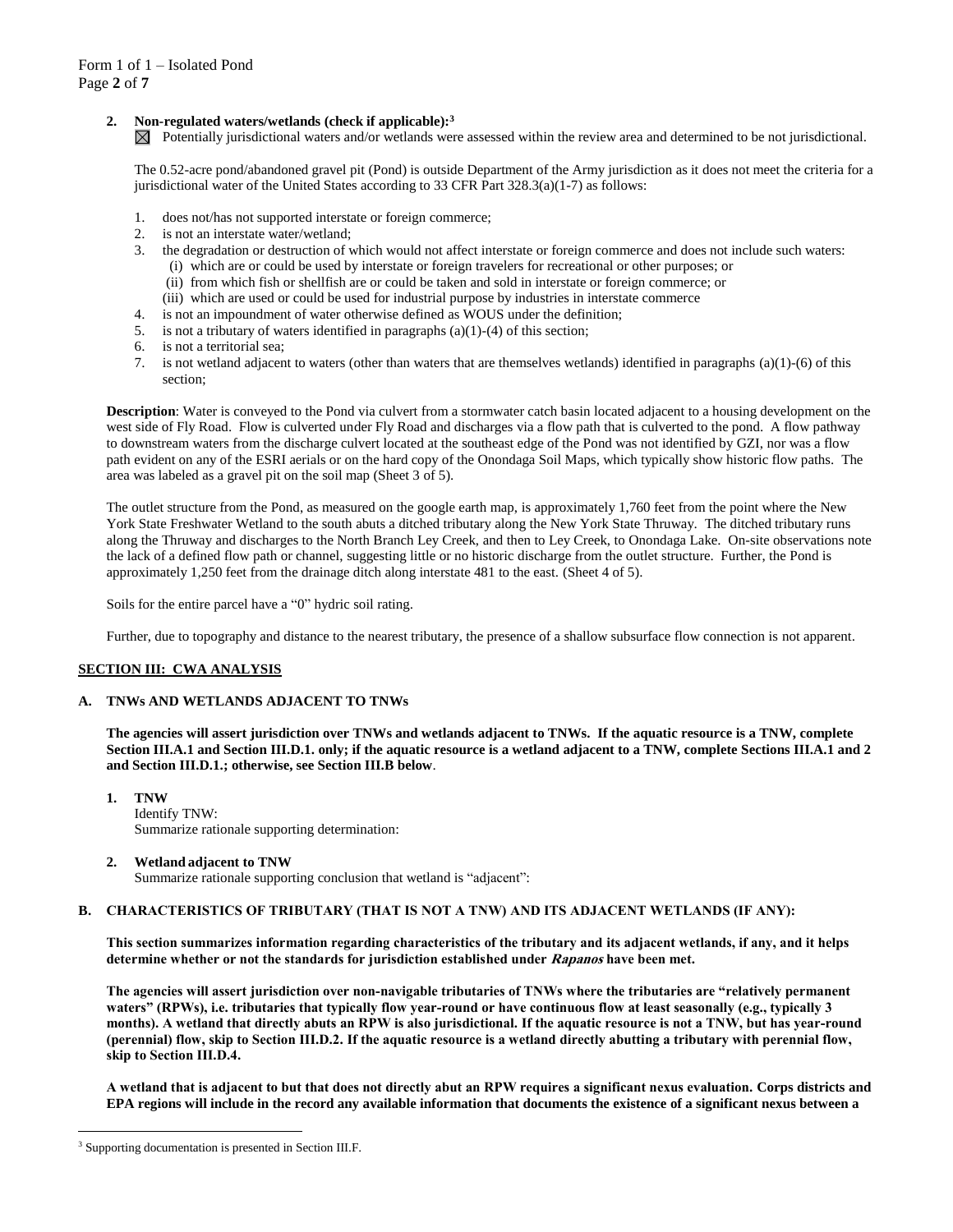Form 1 of 1 – Isolated Pond Page **3** of **7**

 $\overline{a}$ 

**relatively permanent tributary that is not perennial (and its adjacent wetlands if any) and a traditional navigable water, even though a significant nexus finding is not required as a matter of law.**

**If the waterbody<sup>4</sup> is not an RPW, or a wetland directly abutting an RPW, a JD will require additional data to determine if the waterbody has a significant nexus with a TNW. If the tributary has adjacent wetlands, the significant nexus evaluation must consider the tributary in combination with all of its adjacent wetlands. This significant nexus evaluation that combines, for analytical purposes, the tributary and all of its adjacent wetlands is used whether the review area identified in the JD request is the tributary, or its adjacent wetlands, or both. If the JD covers a tributary with adjacent wetlands, complete Section III.B.1 for the tributary, Section III.B.2 for any onsite wetlands, and Section III.B.3 for all wetlands adjacent to that tributary, both onsite and offsite. The determination whether a significant nexus exists is determined in Section III.C below.**

**1. Characteristics of non-TNWs that flow directly or indirectly into TNW**

| (i) | <b>General Area Conditions:</b> |                  |
|-----|---------------------------------|------------------|
|     | Watershed size:                 | Pick List        |
|     | Drainage area:                  | <b>Pick List</b> |
|     |                                 | .                |

| Watershed size:          | Pick List        |
|--------------------------|------------------|
| Drainage area:           | <b>Pick List</b> |
| Average annual rainfall: | inches           |
| Average annual snowfall: | inches           |
|                          |                  |

|  | (ii) Physical Characteristics:                                                  |
|--|---------------------------------------------------------------------------------|
|  | (a) Relationship with TNW:                                                      |
|  | $\Box$ Tributary flows directly into TNW.                                       |
|  | Tributary flows through Pick List tributaries before entering TNW               |
|  | Project waters are Pick List river miles from TNW                               |
|  | Project waters are Pick List river miles from RPW                               |
|  | Project waters are <b>Pick List</b> aerial (straight) miles from TNW            |
|  | Project waters are Pick List aerial (straight) miles from RPW                   |
|  | Project waters cross or serve as state boundaries. Explain:                     |
|  | Identify flow route to TNW <sup>5</sup> :                                       |
|  | Tributary stream order, if known:                                               |
|  | (b) General Tributary Characteristics (check all that apply):                   |
|  | <b>Tributary</b> is:<br>Natural                                                 |
|  | Artificial (man-made). Explain:                                                 |
|  | Manipulated (man-altered). Explain:                                             |
|  | <b>Tributary</b> properties with respect to top of bank (estimate):             |
|  | Average width:<br>feet                                                          |
|  | Average depth:<br>feet                                                          |
|  | Average side slopes: Pick List                                                  |
|  | Primary tributary substrate composition (check all that apply):                 |
|  | <b>Silts</b><br>Sands<br>Concrete                                               |
|  | $\Box$ Cobbles<br>Gravel<br>Muck                                                |
|  | Vegetation. Type/% cover:<br>Bedrock                                            |
|  | $\Box$ Other. Explain:                                                          |
|  | Tributary condition/stability [e.g., highly eroding, sloughing banks]. Explain: |
|  | Presence of run/riffle/pool complexes. Explain:                                 |
|  | Tributary geometry: Pick List                                                   |
|  | Tributary gradient (approximate average slope):<br>$\frac{0}{0}$                |
|  | $(c)$ Flow:                                                                     |
|  | Tributary provides for: Pick List                                               |
|  | Estimate average number of flow events in review area/year: Pick List           |
|  | Describe flow regime:                                                           |
|  | Other information on duration and volume:                                       |
|  | Surface flow is: Pick List. Characteristics:                                    |
|  | Subsurface flow: Pick List. Explain findings:                                   |
|  | $\Box$ Dye (or other) test performed:                                           |
|  | Tributary has (check all that apply):                                           |
|  | Bed and banks                                                                   |
|  | $\Box$ OHWM <sup>6</sup> (check all indicators that apply):                     |

<sup>4</sup> Note that the Instructional Guidebook contains additional information regarding swales, ditches, washes, and erosional features generally and in the arid West.

<sup>5</sup> Flow route can be described by identifying, e.g., tributary a, which flows through the review area, to flow into tributary b, which then flows into TNW.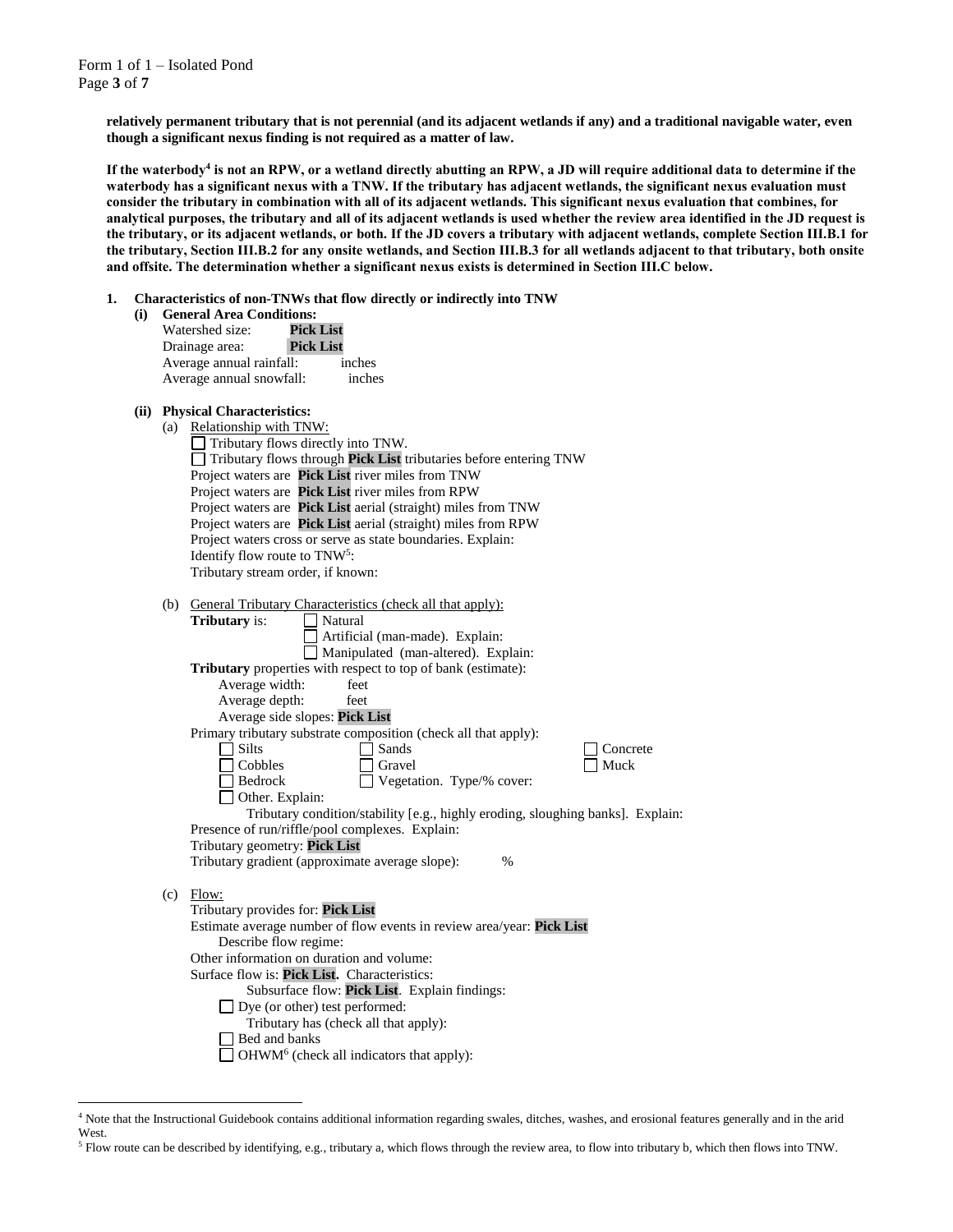|    |      |     | clear, natural line impressed on the bank<br>the presence of litter and debris<br>$\perp$<br>changes in the character of soil<br>destruction of terrestrial vegetation<br>shelving<br>the presence of wrack line<br>vegetation matted down, bent, or absent<br>sediment sorting<br>leaf litter disturbed or washed away<br>scour<br>multiple observed or predicted flow events<br>sediment deposition<br>water staining<br>abrupt change in plant community<br>$\Box$ other (list):<br>$\Box$ Discontinuous OHWM. <sup>7</sup> Explain:<br>If factors other than the OHWM were used to determine lateral extent of CWA jurisdiction (check all that apply):<br>$\Box$ High Tide Line indicated by:<br>Mean High Water Mark indicated by:<br>$\Box$ oil or scum line along shore objects<br>$\Box$ survey to available datum;<br>fine shell or debris deposits (foreshore)<br>physical markings;<br>$\Box$ vegetation lines/changes in vegetation types.<br>physical markings/characteristics<br>tidal gauges<br>other (list):<br>(iii) Chemical Characteristics:<br>Characterize tributary (e.g., water color is clear, discolored, oily film; water quality; general watershed characteristics, etc.).<br>Explain:<br>Identify specific pollutants, if known: |
|----|------|-----|----------------------------------------------------------------------------------------------------------------------------------------------------------------------------------------------------------------------------------------------------------------------------------------------------------------------------------------------------------------------------------------------------------------------------------------------------------------------------------------------------------------------------------------------------------------------------------------------------------------------------------------------------------------------------------------------------------------------------------------------------------------------------------------------------------------------------------------------------------------------------------------------------------------------------------------------------------------------------------------------------------------------------------------------------------------------------------------------------------------------------------------------------------------------------------------------------------------------------------------------------------------|
|    |      |     | (iv) Biological Characteristics. Channel supports (check all that apply):<br>Riparian corridor. Characteristics (type, average width):<br>Wetland fringe. Characteristics:<br>Habitat for:<br>Federally Listed species. Explain findings:<br>Fish/spawn areas. Explain findings:<br>Other environmentally-sensitive species. Explain findings:<br>$\Box$ Aquatic/wildlife diversity. Explain findings:                                                                                                                                                                                                                                                                                                                                                                                                                                                                                                                                                                                                                                                                                                                                                                                                                                                         |
| 2. | (i)  |     | Characteristics of wetlands adjacent to non-TNW that flow directly or indirectly into TNW<br><b>Physical Characteristics:</b><br>(a) General Wetland Characteristics:<br>Properties:<br>Wetland size:<br>acres<br>Wetland type. Explain:<br>Wetland quality. Explain:<br>Project wetlands cross or serve as state boundaries. Explain:                                                                                                                                                                                                                                                                                                                                                                                                                                                                                                                                                                                                                                                                                                                                                                                                                                                                                                                         |
|    |      | (b) | General Flow Relationship with Non-TNW:<br>Flow is: Pick List. Explain:<br>Surface flow is: Pick List<br>Characteristics:<br>Subsurface flow: Pick List. Explain findings:<br>$\Box$ Dye (or other) test performed:                                                                                                                                                                                                                                                                                                                                                                                                                                                                                                                                                                                                                                                                                                                                                                                                                                                                                                                                                                                                                                            |
|    |      | (c) | <b>Wetland Adjacency Determination with Non-TNW:</b><br>$\Box$ Directly abutting<br>$\Box$ Not directly abutting<br>Discrete wetland hydrologic connection. Explain:<br>Ecological connection. Explain:<br>Separated by berm/barrier. Explain:                                                                                                                                                                                                                                                                                                                                                                                                                                                                                                                                                                                                                                                                                                                                                                                                                                                                                                                                                                                                                 |
|    | (ii) |     | (d) Proximity (Relationship) to TNW<br>Project wetlands are Pick List river miles from TNW.<br>Project waters are Pick List aerial (straight) miles from TNW.<br>Flow is from: Pick List.<br>Estimate approximate location of wetland as within the Pick List floodplain.<br><b>Chemical Characteristics:</b>                                                                                                                                                                                                                                                                                                                                                                                                                                                                                                                                                                                                                                                                                                                                                                                                                                                                                                                                                  |

<sup>6</sup>A natural or man-made discontinuity in the OHWM does not necessarily sever jurisdiction (e.g., where the stream temporarily flows underground, or where the OHWM has been removed by development or agricultural practices). Where there is a break in the OHWM that is unrelated to the waterbody's flow regime (e.g., flow over a rock outcrop or through a culvert), the agencies will look for indicators of flow above and below the break. 7 Ibid.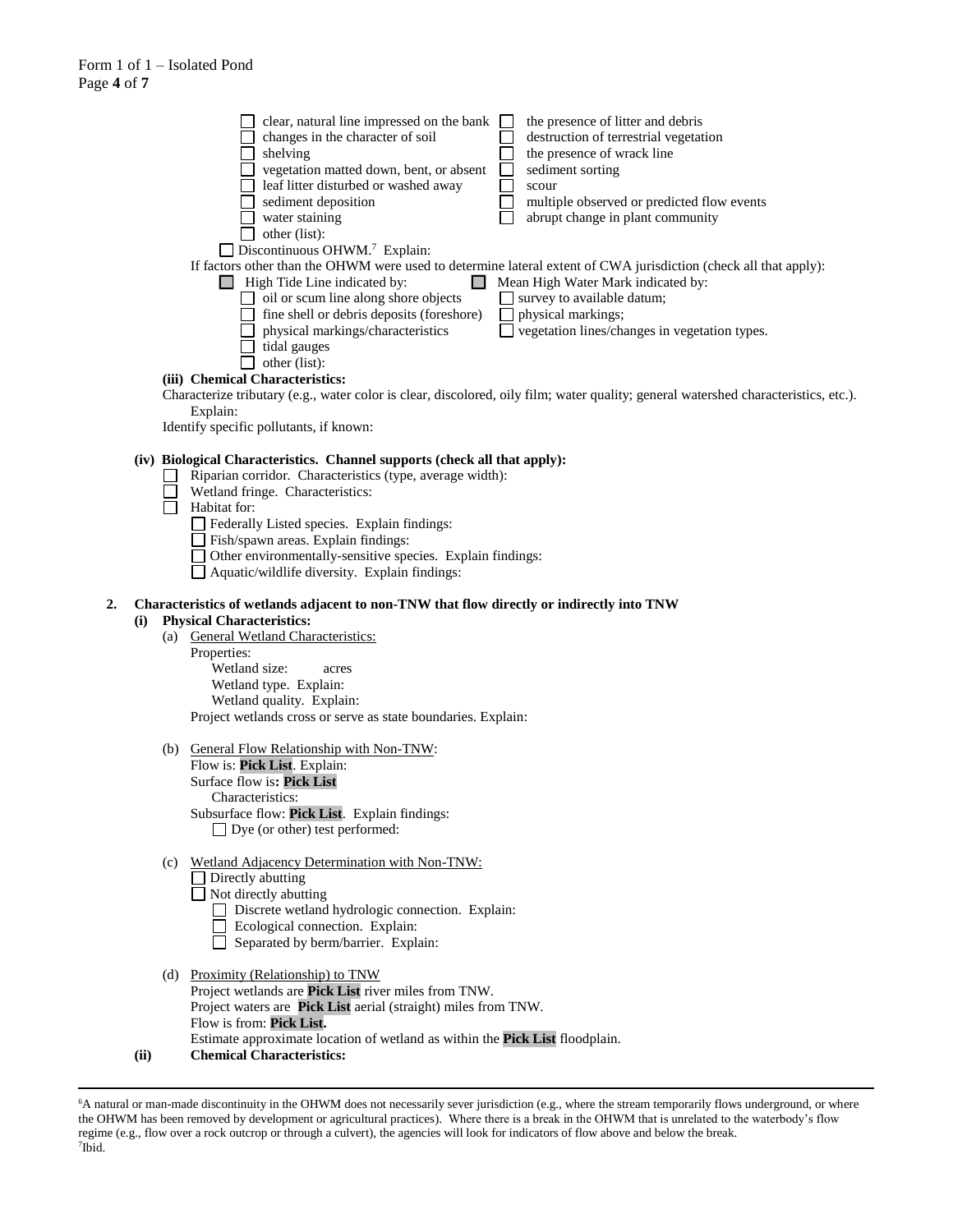Characterize wetland system (e.g., water color is clear, brown, oil film on surface; water quality; general watershed characteristics; etc.). Explain:

Identify specific pollutants, if known:

# **(iii) Biological Characteristics. Wetland supports (check all that apply):**

- $\Box$  Riparian buffer. Characteristics (type, average width):
	- Vegetation type/percent cover. Explain:

Habitat for:

- Federally Listed species. Explain findings:
- Fish/spawn areas. Explain findings:
- Other environmentally-sensitive species. Explain findings:
- Aquatic/wildlife diversity. Explain findings:

# **3. Characteristics of all wetlands adjacent to the tributary (if any)**

All wetland(s) being considered in the cumulative analysis: **Pick List**

Approximately ( ) acres in total are being considered in the cumulative analysis.

For each wetland, specify the following:

Directly abuts? (Y/N) Size (in acres) Directly abuts? (Y/N) Size (in acres) Summarize overall biological, chemical and physical functions being performed:

#### **C. SIGNIFICANT NEXUS DETERMINATION**

**A significant nexus analysis will assess the flow characteristics and functions of the tributary itself and the functions performed by any wetlands adjacent to the tributary to determine if they significantly affect the chemical, physical, and biological integrity of a TNW. For each of the following situations, a significant nexus exists if the tributary, in combination with all of its adjacent wetlands, has more than a speculative or insubstantial effect on the chemical, physical and/or biological integrity of a TNW. Considerations when evaluating significant nexus include, but are not limited to the volume, duration, and frequency of the flow of water in the tributary and its proximity to a TNW, and the functions performed by the tributary and all its adjacent wetlands. It is not appropriate to determine significant nexus based solely on any specific threshold of distance (e.g. between a tributary and its adjacent wetland or between a tributary and the TNW). Similarly, the fact an adjacent wetland lies within or outside of a floodplain is not solely determinative of significant nexus.** 

**Draw connections between the features documented and the effects on the TNW, as identified in the** *Rapanos* **Guidance and discussed in the Instructional Guidebook. Factors to consider include, for example:**

- Does the tributary, in combination with its adjacent wetlands (if any), have the capacity to carry pollutants or flood waters to TNWs, or to reduce the amount of pollutants or flood waters reaching a TNW?
- Does the tributary, in combination with its adjacent wetlands (if any), provide habitat and lifecycle support functions for fish and other species, such as feeding, nesting, spawning, or rearing young for species that are present in the TNW?
- Does the tributary, in combination with its adjacent wetlands (if any), have the capacity to transfer nutrients and organic carbon that support downstream foodwebs?
- Does the tributary, in combination with its adjacent wetlands (if any), have other relationships to the physical, chemical, or biological integrity of the TNW?

#### **Note: the above list of considerations is not inclusive and other functions observed or known to occur should be documented below:**

- **1. Significant nexus findings for non-RPW that has no adjacent wetlands and flows directly or indirectly into TNWs.** Explain findings of presence or absence of significant nexus below, based on the tributary itself, then go to Section III.D: .
- **2. Significant nexus findings for non-RPW and its adjacent wetlands, where the non-RPW flows directly or indirectly into TNWs.** Explain findings of presence or absence of significant nexus below, based on the tributary in combination with all of its adjacent wetlands, then go to Section III.D: .
- **3. Significant nexus findings for wetlands adjacent to an RPW but that do not directly abut the RPW.** Explain findings of presence or absence of significant nexus below, based on the tributary in combination with all of its adjacent wetlands, then go to Section III.D:

#### **D. DETERMINATIONS OF JURISDICTIONAL FINDINGS. THE SUBJECT WATERS/WETLANDS ARE (CHECK ALL THAT APPLY):**

**1. TNWs and Adjacent Wetlands.** Check all that apply and provide size estimates in review area: TNWs: linear feet width (ft), Or, acres. Wetlands adjacent to TNWs: acres.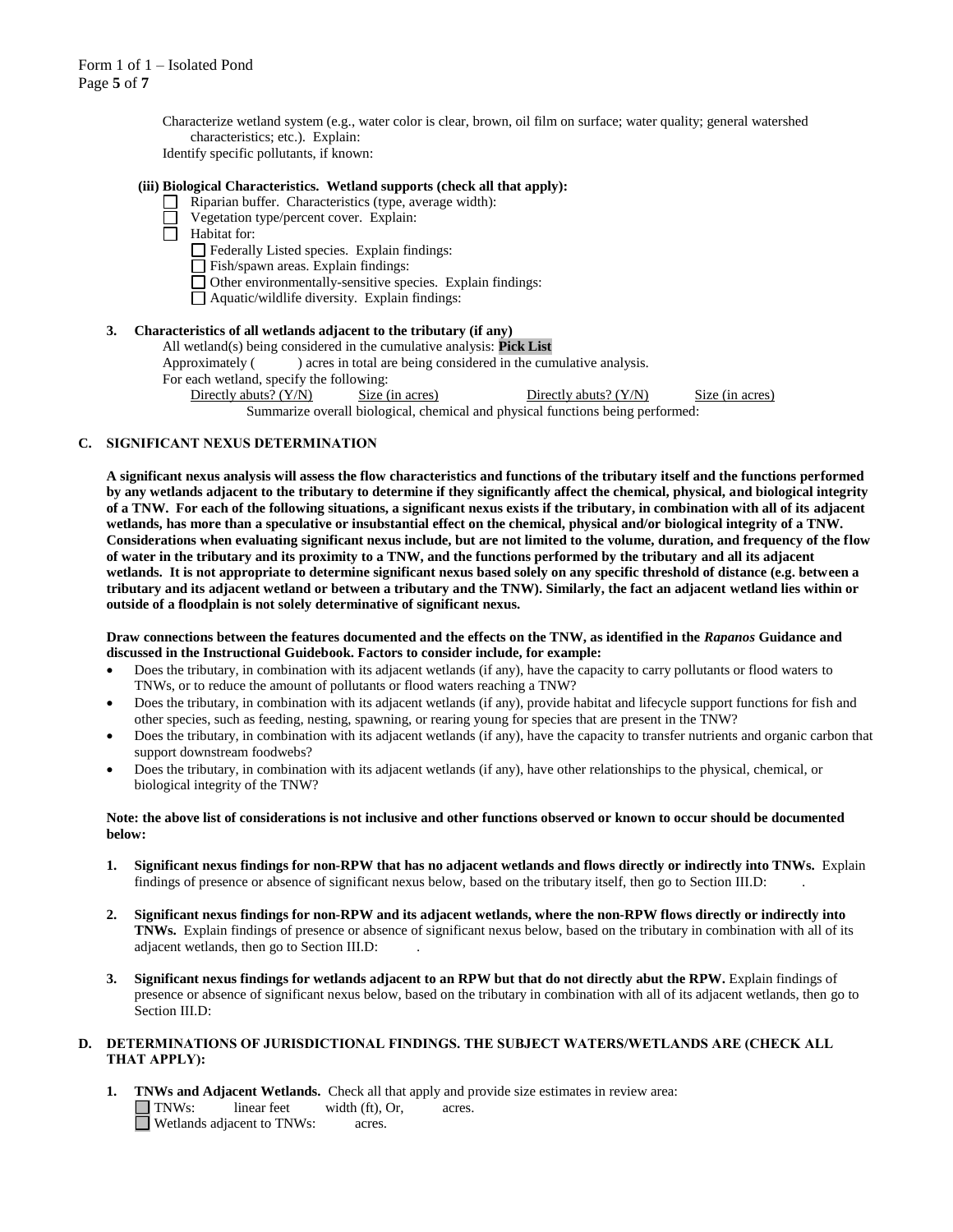#### **2. RPWs that flow directly or indirectly into TNWs.**

- Tributaries of TNWs where tributaries typically flow year-round are jurisdictional. Provide data and rationale indicating that tributary is perennial:
- $\Box$  Tributaries of TNW where tributaries have continuous flow "seasonally" (e.g., typically three months each year) are jurisdictional. Data supporting this conclusion is provided at Section III.B. Provide rationale indicating that tributary flows seasonally:
	- Provide estimates for jurisdictional waters in the review area (check all that apply):
	- Tributary waters: linear feet width (ft).<br>
	Other non-wetland waters: acres.
	- Other non-wetland waters: acres.
		- Identify type(s) of waters:

# **3. Non-RPWs<sup>8</sup> that flow directly or indirectly into TNWs.**

- Waterbody that is not a TNW or an RPW, but flows directly or indirectly into a TNW, and it has a significant nexus with a TNW is jurisdictional. Data supporting this conclusion is provided at Section III.C.
- Provide estimates for jurisdictional waters within the review area (check all that apply):
	- Tributary waters: linear feet width (ft).
	- **d** Other non-wetland waters: acres.
		- Identify type(s) of waters:

#### **4. Wetlands directly abutting an RPW that flow directly or indirectly into TNWs.**

- Wetlands directly abut RPW and thus are jurisdictional as adjacent wetlands.
	- Wetlands directly abutting an RPW where tributaries typically flow year-round. Provide data and rationale indicating that tributary is perennial in Section III.D.2, above. Provide rationale indicating that wetland is directly abutting an RPW:
	- Wetlands directly abutting an RPW where tributaries typically flow "seasonally." Provide data indicating that tributary is □ seasonal in Section III.B and rationale in Section III.D.2, above. Provide rationale indicating that wetland is directly abutting an RPW:

Provide acreage estimates for jurisdictional wetlands in the review area: acres.

#### **5. Wetlands adjacent to but not directly abutting an RPW that flow directly or indirectly into TNWs.**

Wetlands that do not directly abut an RPW, but when considered in combination with the tributary to which they are adjacent and with similarly situated adjacent wetlands, have a significant nexus with a TNW are jurisidictional. Data supporting this conclusion is provided at Section III.C.

Provide acreage estimates for jurisdictional wetlands in the review area: acres.

# **6. Wetlands adjacent to non-RPWs that flow directly or indirectly into TNWs.**

Wetlands adjacent to such waters, and have when considered in combination with the tributary to which they are adjacent and with similarly situated adjacent wetlands, have a significant nexus with a TNW are jurisdictional. Data supporting this conclusion is provided at Section III.C.

Provide estimates for jurisdictional wetlands in the review area: acres.

#### **7. Impoundments of jurisdictional waters. 9**

As a general rule, the impoundment of a jurisdictional tributary remains jurisdictional.

- Demonstrate that impoundment was created from "waters of the U.S.," or
	- Demonstrate that water meets the criteria for one of the categories presented above (1-6), or
- n Demonstrate that water is isolated with a nexus to commerce (see E below).

# **E. ISOLATED [INTERSTATE OR INTRA-STATE] WATERS, INCLUDING ISOLATED WETLANDS, THE USE, DEGRADATION OR DESTRUCTION OF WHICH COULD AFFECT INTERSTATE COMMERCE, INCLUDING ANY SUCH WATERS (CHECK ALL THAT APPLY):<sup>10</sup>**

- which are or could be used by interstate or foreign travelers for recreational or other purposes.
- from which fish or shellfish are or could be taken and sold in interstate or foreign commerce.
- which are or could be used for industrial purposes by industries in interstate commerce.
- Interstate isolated waters.Explain:
- Other factors.Explain:

#### **Identify water body and summarize rationale supporting determination:** .

Provide estimates for jurisdictional waters in the review area (check all that apply):

<sup>8</sup>See Footnote # 3.

<sup>9</sup> To complete the analysis refer to the key in Section III.D.6 of the Instructional Guidebook.

**<sup>10</sup> Prior to asserting or declining CWA jurisdiction based solely on this category, Corps Districts will elevate the action to Corps and EPA HQ for review consistent with the process described in the Corps/EPA** *Memorandum Regarding CWA Act Jurisdiction Following Rapanos.*